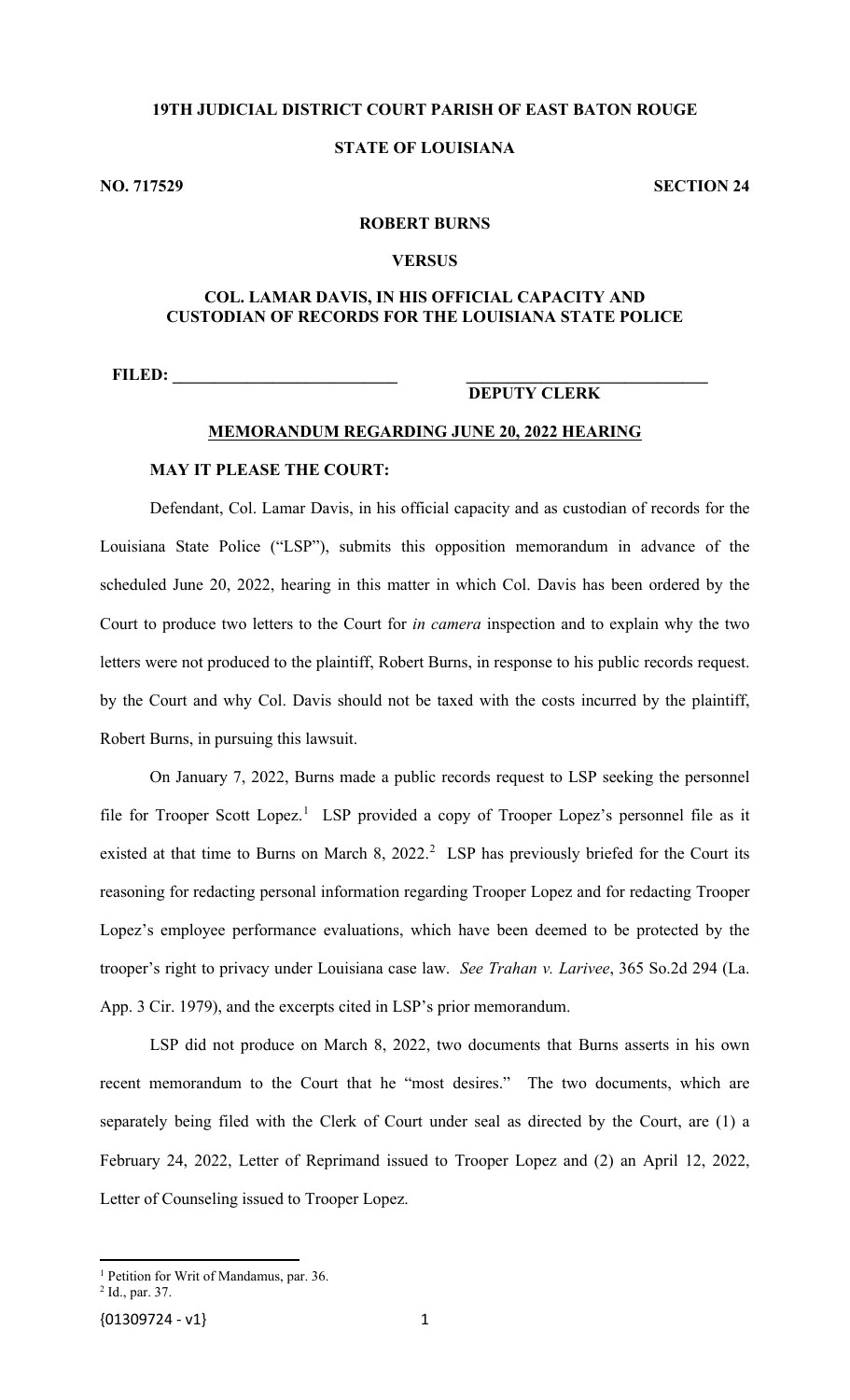### **Letter of Reprimand:**

With respect to the February 2022 letter of reprimand, this document represents discipline which would be placed in a trooper's personnel file once the discipline is deemed final. Although the letter was issued on February 24, 2022—after the public records request was submitted by Burns but before LSP provided its response—the discipline was not *final* as of March 8, 2022, because Trooper Lopez had a right to appeal the reprimand to the Louisiana State Police Commission. LSP attaches Chapters 12 and 13 of the rules of the Louisiana State Police Commission for the Court's reference as Exhibit "A." Rule 12.8(a)(3) requires any written notice of discipline to contain a notification informing a trooper that "You have the right to appeal this action to the State Police Commission. The time limits and procedure for appealing are contained in Chapter 13 of the State Police Commission Rules." This notice was provided in the February 24, 2022, letter issued to Trooper Lopez. Rule 13.3(a)(1) provides that an appeal may be filed within thirty (30) calendar days after the date on which a trooper received written notice of the proposed discipline. Trooper Lopez signed for and confirmed receipt of the Letter of Reprimand on March 2, 2022; per State Police Commission Rules, he could have appealed the reprimand at any time before April 1, 2022. The discipline was thus not final as of March 8, 2022, and as of that date was not included in the personnel file produced to Burns.

Moreover, Louisiana constitutional and statutory law—not just State Police Commission Rules—prohibited LSP from producing the Letter of Reprimand before the discipline was final. The State Police Commission is created under the Louisiana Constitution. Article 10, Section 46(A) of the Louisiana Constitution provides that a classified state police officer subjected to discipline (which is required to be in writing) has a right of appeal to the State Police Commission. La. R.S. 40:2533—enacted by the Louisiana legislature with respect to law enforcement agencies in general—further addresses the issue of whether disciplinary action must be placed in a law enforcement officer's personnel file such that it be subject to a public records request. R.S. 40:2533(B) allows an officer a period of thirty days within which to submit a written response. R.S. 40:2533(D) requires only "sustained complaints against [a] law enforcement officer" to be placed in a personnel file for at least ten years, "*but only after the officer has exhausted all administrative appeals to which he is entitled."* La. R.S. 40:2532 additionally provides that no person shall publicly release any information "with respect to an investigation of the law enforcement officer" if the information "may be deemed otherwise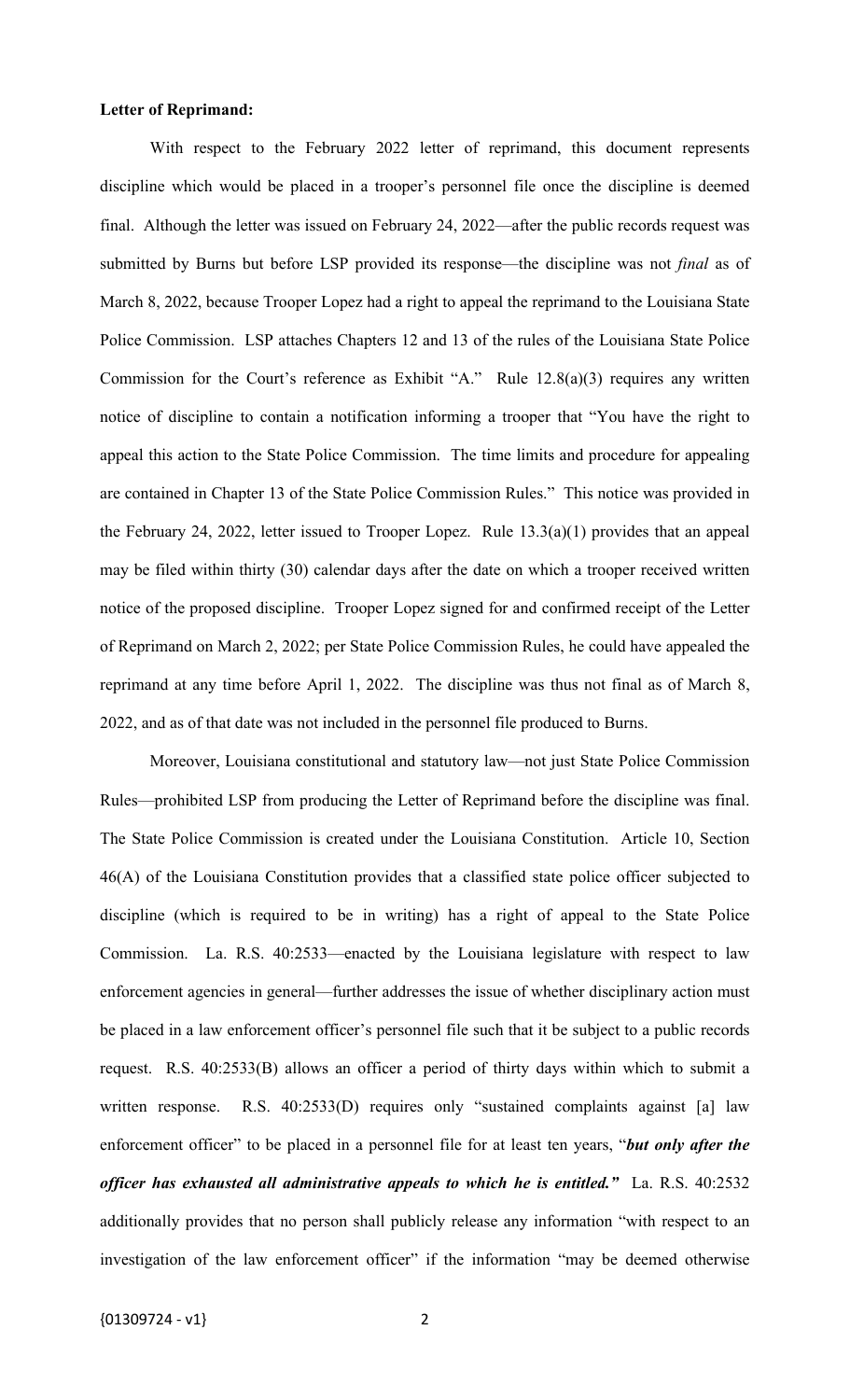confidential." The Public Records Act, through La. R.S. 44:4.1(26), specifically lists R.S. 40:2532 as an exception to the ordinary rules applicable to public records. The State Police Commission rule regarding appeal rights and finality of discipline is entirely consistent with statutory law applicable to law enforcement agencies in general and thus does not violate the Public Records Act.

Trooper Lopez did not appeal the Letter of Reprimand, and therefore the discipline was not deemed final and could not be placed in his personnel file prior to **April 2, 2022**. Had Burns made his public records request on or after April 2, 2022, the Letter of Reprimand would have been included in the documents produced to him.

LSP does not represent to the Court that this document is not a public record; instead, its position is that the document was not a public record *at the time that Burns filed his public records request or the time that LSP responded to his public records request***.** LSP therefore did not violate the Public Records Act by failing to produce the letter on March 8, 2022, in response to a public records request for the personnel file because the letter was not part of the personnel file at that time. Nor was the discipline final and part of the personnel file when Burns represents that he requested Trooper Lopez's "disciplinary file" on March 17, 2022. Although LSP has no objection to the document being produced to Burns now—indeed, the document would be responsive to Burns' public records request if he made it today instead of in January 2022—the production of this document after LSP had already properly responded to a public records request should not result in a finding that Burns "prevails" in this suit under La. R.S. 44:35 or that he should be entitled to any fees or other costs incurred in this litigation. LSP properly produced the personnel file as it existed at that time. The Court should deny any request by Burns for costs associated with this litigation because LSP did not fail to do what it was legally required to do under the Public Records Act.

## **Letter of Counseling:**

On April 12, 2022, LSP Troop I Captain Beau Comeaux issued a "Letter of Counseling" to Trooper Lopez related to comments that the trooper made at a St. Martin Parish Planning and Zoning Committee Meeting which were unrelated to his duties as a Louisiana State Police Trooper. As noted in the letter, Captain Comeaux advised Trooper Lopez that "this letter of counseling is not a disciplinary action. This letter will be maintained in your supervisory file and other files, but this letter will not be accessible to the public unless and until it is used to support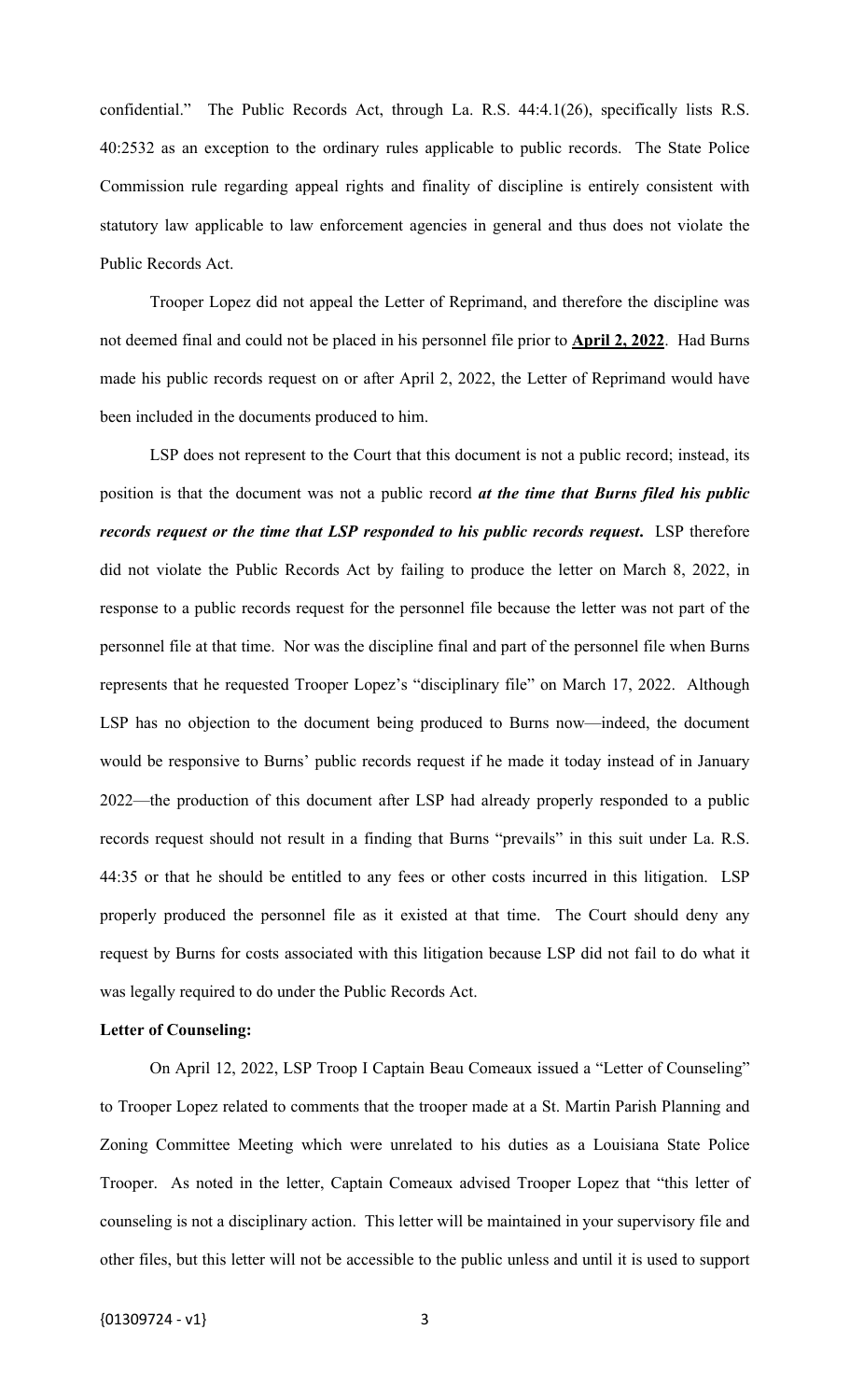future discipline." This is consistent with State Police Commission Rule 12.9, which states that a letter of counseling is not a disciplinary action which allows a trooper to appeal rights and which is not placed in the personnel file.

On its face, LSP clearly could not have produced a letter authored on April 12, 2022, at the time it produced records on March 8, 2022. But in contrast to the Letter of Reprimand, LSP does continue to assert that the Letters of Counseling is a confidential, non-public document which should not be produced to the public.

While Burns facetiously argues to the Court that LSP is not required to adhere to the rules of the State Police Commission—an independent commission created in the Louisiana Constitution with the power to oversee LSP—the Legislature through the enactment of the Police Officers' Bill of Rights also specifically limited what is required to be maintained in the public personnel file of any law enforcement officer. As noted, La. R.S. 40:2533(D) only requires that "sustained complaints" be placed in a personnel file for a limited period of time. By implication, that statute allows law enforcement agencies such as LSP to exclude anything other than "sustained complaints"—i.e., formal discipline—from a publicly available personnel file. A letter of counseling is analogous to a supervisory tool used to monitor employee performance, such as the performance evaluations that existing case law allows to be excluded from a public personnel file based on an employee's constitutional right to privacy. No complaint requesting "discipline" was sustained through the letter of counseling; it is therefore a document that the Legislature specifically allows to be excluded from a public personnel file under La. R.S. 40:2533.

Case law further supports that a law enforcement officer has a "right to privacy" involving complaints which have nothing to do with actions performed in the course of duty as a law enforcement officer. In *City of Baton Rouge/Parish of East Baton Rouge v. Capital City Press, L.L.C.*, 2007-CA-1088 (La. App. 1 Cir. 10/10/08), 4 So.3d 807, the First Circuit held that La. R.S. 40:2532 embodies a law enforcement officer's "reasonable expectation of privacy" and granted the chief of police of the Baton Rouge Police Department "considerable discretion" to determine what information is confidential. *Id.* at 819. The Court distinguished the "workrelated conduct" of public employees from actions which are "clearly private in nature[.]" *Id.* at 820-21. The Letter of Counseling issued to Trooper Lopez on its face concerns comments which are not "work-related" and may therefore be deemed confidential by LSP.